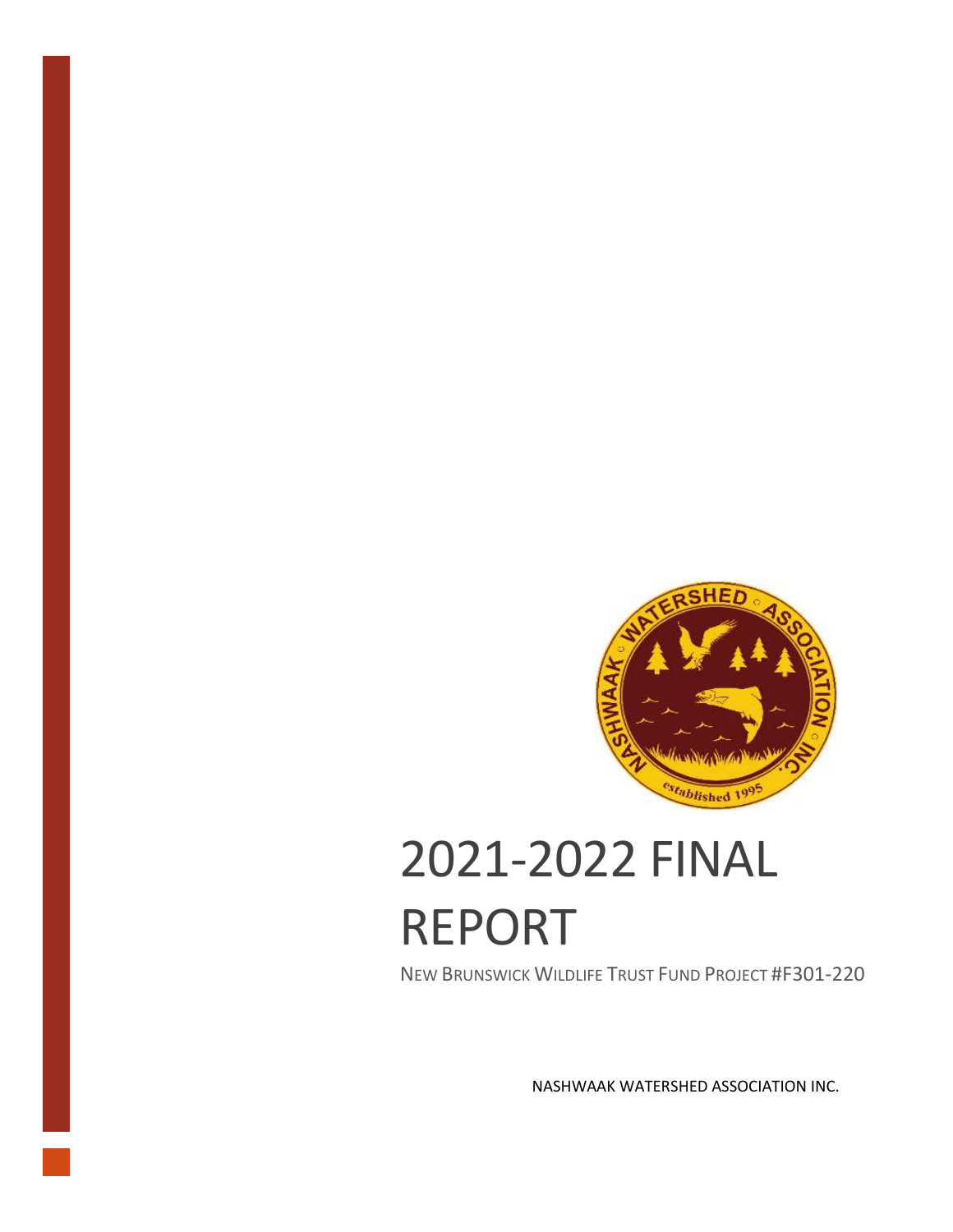# 2021-2022 FINAL REPORT

## PROJECT NAME:

Monitoring the Health of the Nashwaak Watershed

### EXECUTIVE SUMMARY

The Nashwaak Watershed Association Inc. (NWAI) received \$9,000 from the NB Wildlife Trust Fund in the 2021-2022 fiscal year for our monitoring project. Match funding was provided by the NB Environment Trust Fund. The project deliverables were as follows: 1) document the status of and trends in water quality and in the structure and composition of BMIs in relation to changes in water quality/quantity; 2) identify problem areas/industries; 3) define and approach private landowners in problem areas and discuss management options; 4) determine how changes in water quality are affecting wildlife and habitat; 5) make decisions on the management of the river's health; and 6) promote community stewardship of the Nashwaak.

The objectives of the project were met, though we continue to work on making data publicly available on our website. All deliverables were completed within the time frame of the grant; however, the project was set up to be a multi-year project. Therefore, the deliverables will carry over into the 2022 field season and beyond. No permits were required for this project.

Project funding in 2021 allowed us to build on our last four successful field seasons. The overarching objective of the project is to increase our knowledge of the health of our watershed to grow our capacity to make restoration & management decisions based on sound science. Evaluation of trends in benthic community structure, water quality, and temperature will allow us to better develop and evaluate watershed and habitat management initiatives; assess the effects of particular industries on river health; communicate the health of the watershed to public; and assess the effects of our habitat restoration activities.

We believe that the project had, and will continue to have, the intended long- and short-term impacts. By monitoring the health of the watershed, the NWAI has an increased knowledge of natural and anthropogenic processes affecting the water quality in the Nashwaak. This has allowed us to incorporate this information into our Landowner Outreach and general education projects with the aim of communicating the health of the watershed to the wider public. By continuing to monitor the quality and temperature of the river, we hope to continue to recognize problem areas or industries that are negatively affecting water quality or temperature. We also aim to increase the capacity of our organization to develop ecologically valuable restoration projects as well as to measure their effects on the health of the river.

# IMPORTANCE

There are large temporal gaps in monitoring the Nashwaak watershed's health. Long-term monitoring can support the use of statistical trend assessment to help evaluate the influences of human activities & other factors on the watershed over long periods. The Department of Fisheries and Oceans (DFO)'s Ecological Restoration of Degraded Habitats handbook recognizes both water quality and high temperatures as limiting factors to fish populations. Water quality and temperature were noted as data deficient areas in our 10-Year Strategic Plan.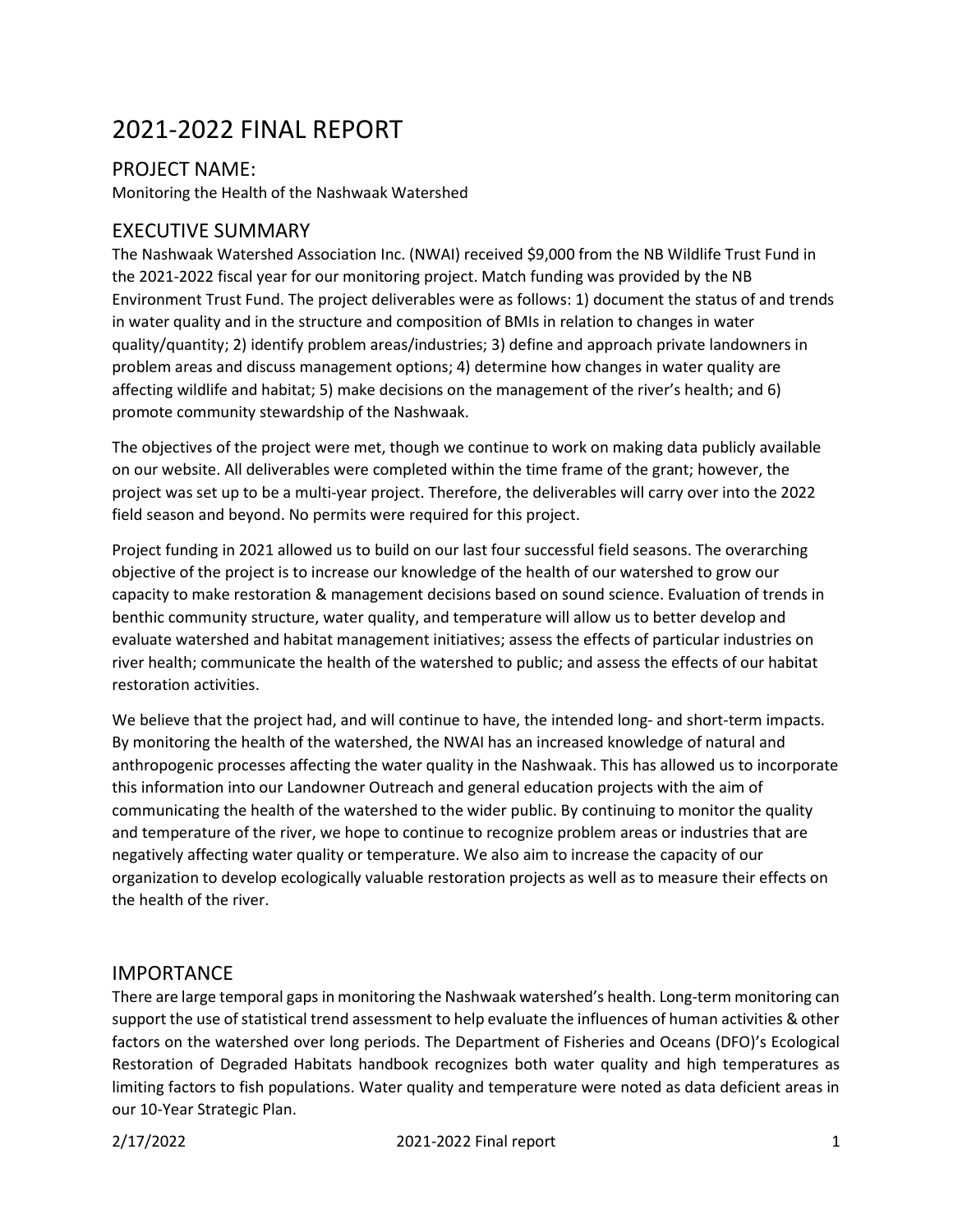#### WATER QUALITY AND BENTHIC INVERTEBRATES

Maintaining the quality of the surface water is extremely important for ensuring a healthy watershed. Due to a broad range of natural and anthropogenic influences, the quality and temperature of a river's water can vary substantially over time and space. Much has changed in the watershed over the last 15 years, including urbanization, putting stress on the river due to an increased human population, which has led to the removal of riparian vegetation and the release of pesticides, fuels, nutrients, and bacteria. Our 2016 geomorphic survey of the lower Nashwaak recognized large areas of erosion, especially downriver from Taymouth. Bank erosion increases siltation of rivers and leads to increased levels of metals and suspended sediments. Erosion was particularly noticeable in areas where riparian vegetation had been removed. Additionally, the Sisson Brook Mine may soon begin construction. Having a knowledge of what the water quality is before it begins operating will allow us to calculate its effects.

In 2021 NWAI monitored water quality via grab samples and probes at 11 historic sites and 5 additional sites throughout the watershed monthly between June and October. In 2021 we monitored benthic invertebrates using the CABIN protocol at three sites in October. BMIs are a vital component of healthy streams and are considered good indicators of local conditions. However, we currently have limited knowledge of the benthic community in our watershed.

The regular monitoring of water quality allows us to:

- Identify problem areas or industries,
- Assess the condition of the river and how it changes,
- Define and approach private landowners in problem areas and discuss management options with them,
- Determine how the changes in water quality are affecting wildlife and habitat, particularly Atlantic salmon,
- Make decisions on the management of the river's health, and
- Promote community stewardship of the Nashwaak River by making the information public.

#### **CYANOBACTERIA**

River health may also give us some insight into cyanobacteria blooms, a topic of concern in the last two years. In 2019 NWAI began monitoring cyanobacteria in Nashwaak lake and river and continued to monitor two sites in the river in 2021 in partnership with UNB and ACAP St John.

#### **TEMPERATURE**

The risk of extreme temperature events in a river increases with riparian zone alteration and water extraction. The removal of forests requires road networks, which typically lead to an increase in water temperatures and sediment in rivers. Both factors impact the distribution of cool- and cold-water fishes. Other factors that increase river temperatures include higher air temperatures, sedimentation, and input from water treatment plants. Though most present-day industrial and municipal operations are regulated to protect aquatic ecosystems, the persistent impacts from historical forestry operations remain unknown.

Warmer water contains less oxygen than colder water so as river temperatures rise and dissolved oxygen decreases, fish begin to experience stress, particularly salmonids (salmon, charr, and trout species). To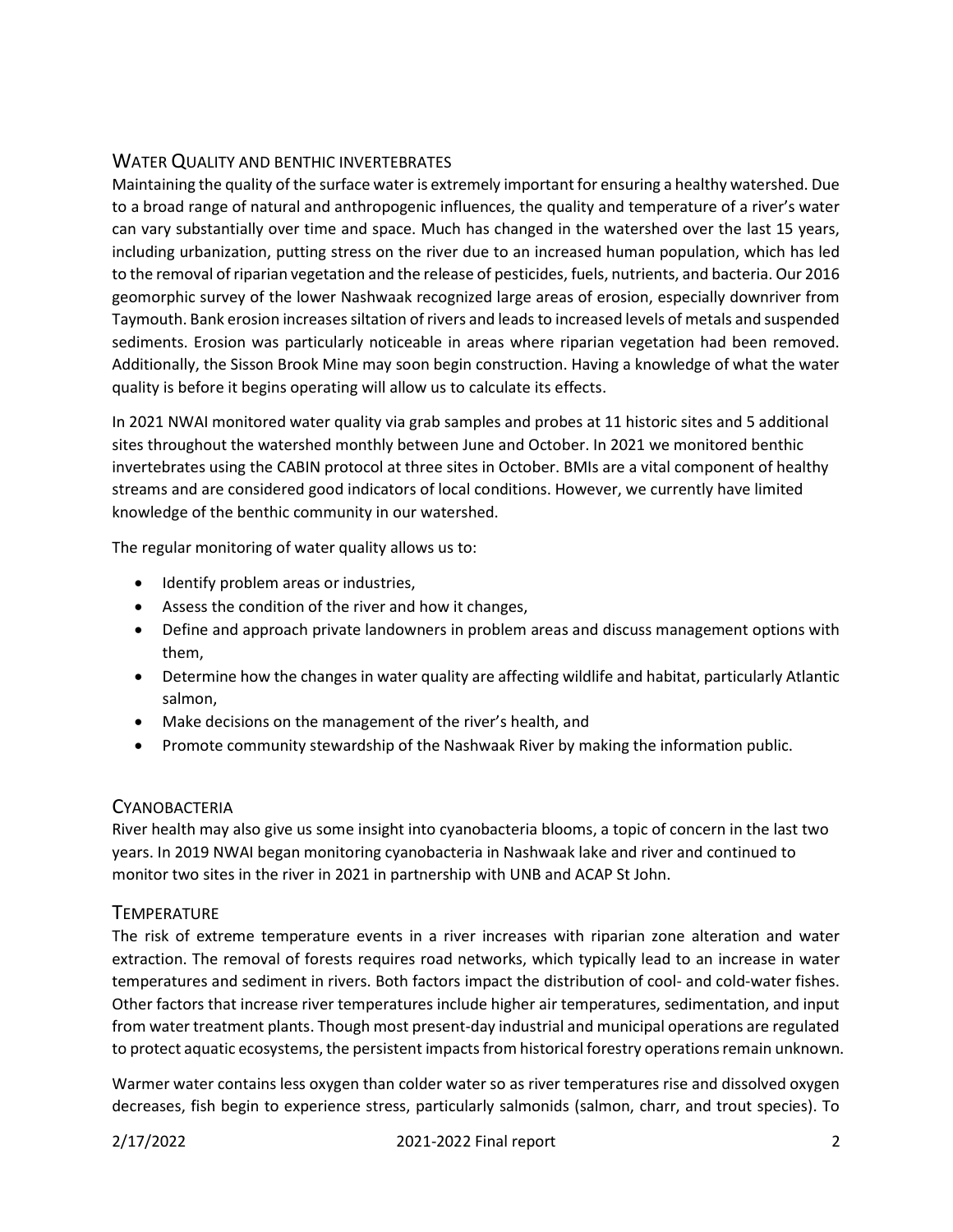escape warm waters in the mid-summer, many fish species will move to smaller, cooler tributaries or pools near cold seeps to survive. High temperatures can delay migration; exhaust energy reserves, which can result in reproductive failure; reduce egg survival; slow growth of fry and smolts; and decrease resistance to disease.

"Spring-fed creeks" occur in areas where there are deep deposits of coarse soils that infiltrate a large portion of rain or snowmelt and where water tables are large and steeply sloped. Spring-fed creeks have more uniform and stable flows and temperatures. They can be extremely productive habitat for coldwater fish and can provide a refuge for fish from high summer water temperatures. Major upwelling or groundwater discharge areas are also critical locations for spawning and egg incubation. Areas of coarse gravel or sand with upwelling groundwater are the most sensitive and rare environments in a salmonid stream. Spring-fed streams are ecologically important as, being fed by groundwater, they are less susceptible to variations in air temperature and can buffer changes in climate. They support animals that do not occur in the main stem and maintain the base flow of the river.

Adult Atlantic salmon are less tolerant to high temperatures than juveniles. A DFO (2012) report determined that incipient lethal temperature (or the temperature that a fish can tolerate for at least seven days) was 27.8°C for juveniles, while for adults it was around 25°C. The report noted that juvenile and adult salmon begin aggregating near cool water sources and stopped feeding when minimum night-time temperatures remained above 20°C for two consecutive nights. Therefore, according to DFO, 20°C is considered the threshold minimum temperature for assessing physiological stress in Atlantic salmon.

Determining the location of, and protecting, cold-water tributaries were noted as High Priority action items in our management plan. Monitoring the temperature of our ecologically important tributaries helps us to:

- Better understand the sources of thermal inputs and where the cold-water (<20°C) refuges, which are so important to species such as the Endangered Atlantic salmon and other salmonids, are located within the watershed (as recommended by DFO's Ecological Restoration of Degraded Habitats document),
- Communicate the importance of cold-water refuges to the public, and
- Protect, manage, and restore those areas in the future.

In 2021 we installed 39 temperature loggers throughout the watershed, 4 loggers incurred battery failures and 3 could not be retrieved, leaving 32 loggers with complete data.

#### **DELIVERABLES**

The objectives of the project were:

- 1) Regular water quality monitoring at historic sampling sites throughout the watershed.
	- a. Analyze and compare new water quality data to historic (1980 2005) data to look at changes and make all data publicly available.
- 2) Deploy temperature loggers throughout the watershed (main stem and tributaries).
	- a. Compare new thermal data to the historical thermal data available.
		- b. Map out cold-water refuges using GIS.